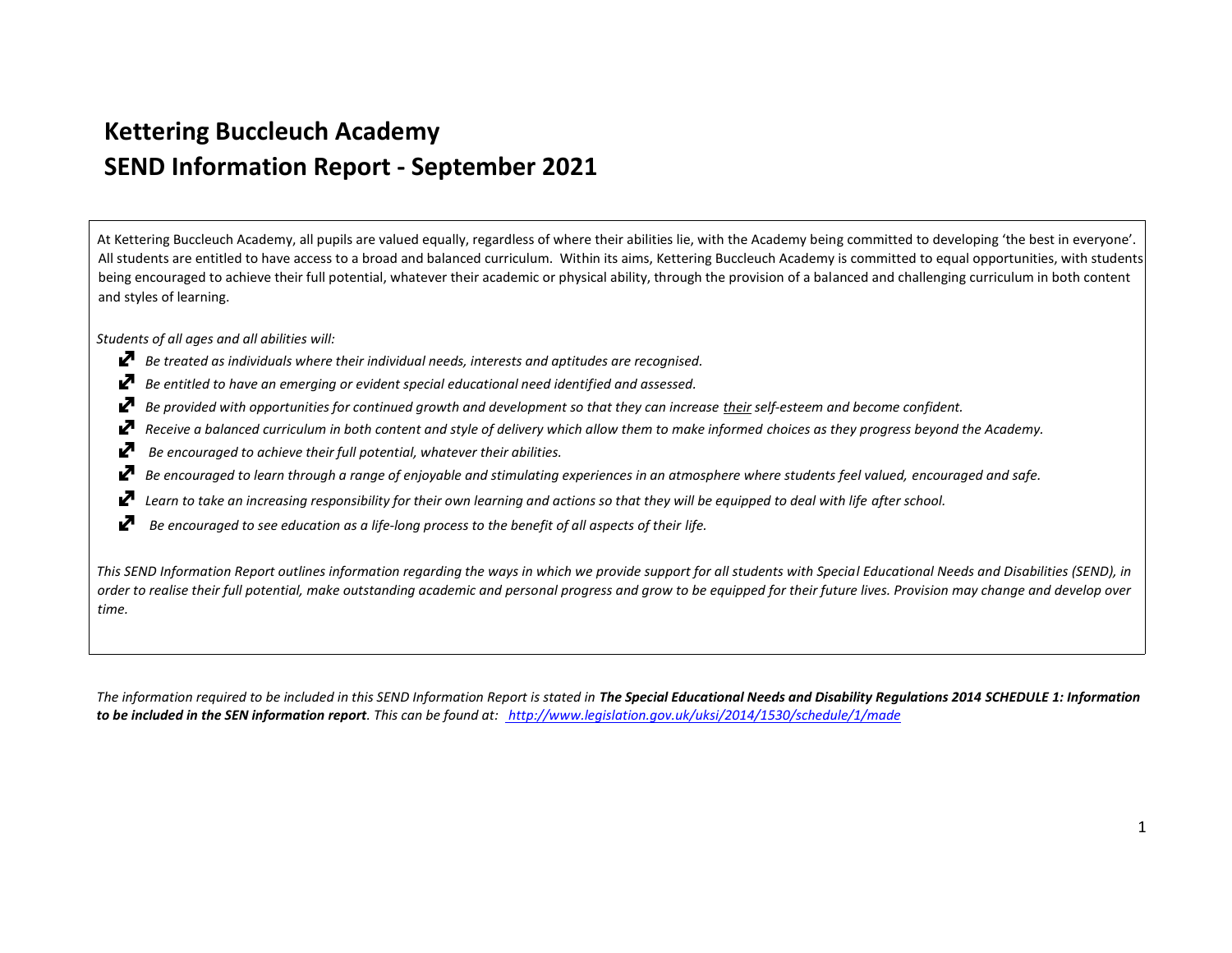| Regulation                                                                                                   | <b>Question</b>                                     | School response                                                                                                                                                                                                                                                                                                                                                                           |
|--------------------------------------------------------------------------------------------------------------|-----------------------------------------------------|-------------------------------------------------------------------------------------------------------------------------------------------------------------------------------------------------------------------------------------------------------------------------------------------------------------------------------------------------------------------------------------------|
|                                                                                                              |                                                     |                                                                                                                                                                                                                                                                                                                                                                                           |
| educational needs and   have in your school?<br>disabilities for which<br>provision is made at the<br>school | 1. The kinds of special   What areas of SEND do you | Children are identified as having SEND when they have a significantly greater difficulty in learning than the<br>majority of children the same age or have a disability which prevents or hinders them from making use of<br>education facilities of a kind generally provided for children of the same age in schools within the area of the<br>Local Authority (SEND Regulations 2014). |
|                                                                                                              |                                                     | Students at Kettering Buccleuch Academy have a range of difficulties including students with Communication and<br>Interaction; Cognition and Learning; Social, Emotional and Mental Health and Sensory or Physical difficulties.                                                                                                                                                          |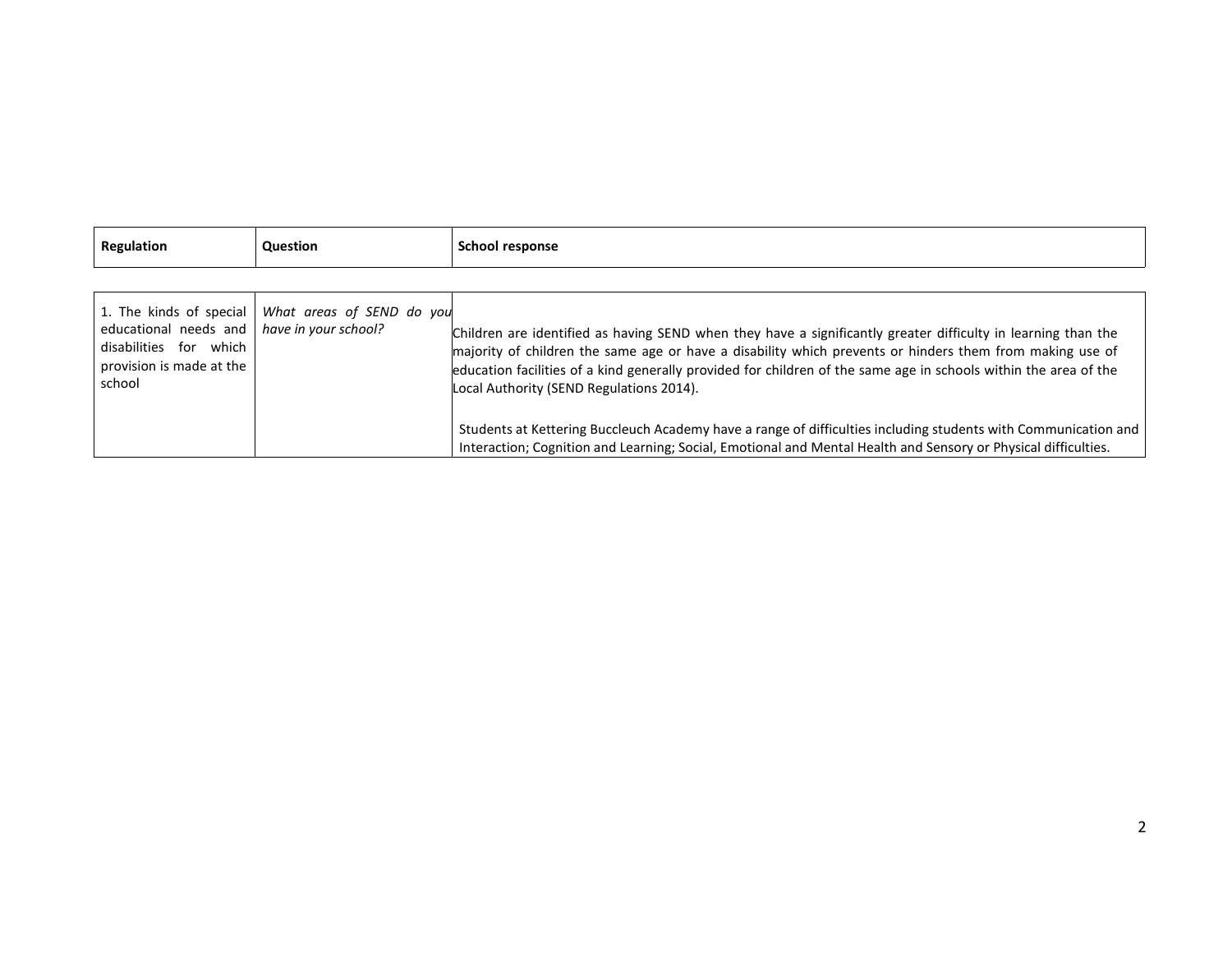| 2.<br>Information,<br>in<br>relation to mainstream<br>the<br>schools<br>about<br>school's policies for the<br>identification<br>and<br>assessment of<br>pupils | How do you know if a pupil<br>needs extra help? | When your child first joins Kettering Buccleuch Academy, we use information from a range of sources to help<br>identify SEND needs. This includes information from parents/carers; nursery and primary school teachers; end of<br>key stage levels and base line testing; MidYIS Testing: literacy and numeracy tests; application form information;<br>specialist colleagues and external agencies such as the Specialist Support Services.                                                                                                                                                                                                                                                                                                                                                                                                                                                 |
|----------------------------------------------------------------------------------------------------------------------------------------------------------------|-------------------------------------------------|----------------------------------------------------------------------------------------------------------------------------------------------------------------------------------------------------------------------------------------------------------------------------------------------------------------------------------------------------------------------------------------------------------------------------------------------------------------------------------------------------------------------------------------------------------------------------------------------------------------------------------------------------------------------------------------------------------------------------------------------------------------------------------------------------------------------------------------------------------------------------------------------|
| with special educational<br>needs and disabilities                                                                                                             |                                                 | Our class and subject teachers, Assistant Head in Primary, Heads of Department and progress leaders in<br>secondary, closely monitor the progress and attainment of all students, including those who have or may have<br>SEND. The continuous monitoring of students during their time at Kettering Buccleuch Academy will further<br>identify pupils with a special educational need. This identification may come from class teachers, tutors, subject<br>teachers, Teaching Assistants, Heads of Year, outside agencies, parents/carers or the pupils themselves. If your<br>child needs to be assessed we would use a range of assessments depending on the area of need. If it is thought a<br>family needs support, we have good working relationships with outside agencies and a referral can be made to<br>them or an Early Help Assessment maybe lead by one of our welfare team. |
|                                                                                                                                                                |                                                 | We follow a staged and graduated approach to identifying and assessing needs, using the 'Assess, Plan, Do, Review'<br>model. The triggers for intervention could be the teacher's, teaching assistants, or others concerned, underpinned<br>by evidence, about a pupil who, despite receiving differentiated learning opportunities, does make expected<br>progress.                                                                                                                                                                                                                                                                                                                                                                                                                                                                                                                         |
|                                                                                                                                                                |                                                 | All students with SEND are on the SEND register which is accessible to all staff. Staff use this information to inform<br>their lesson planning, teaching and student learning activities. Targeted interventions are planned and delivered<br>where appropriate. This may include small group or individual work across a broad range of activities.                                                                                                                                                                                                                                                                                                                                                                                                                                                                                                                                        |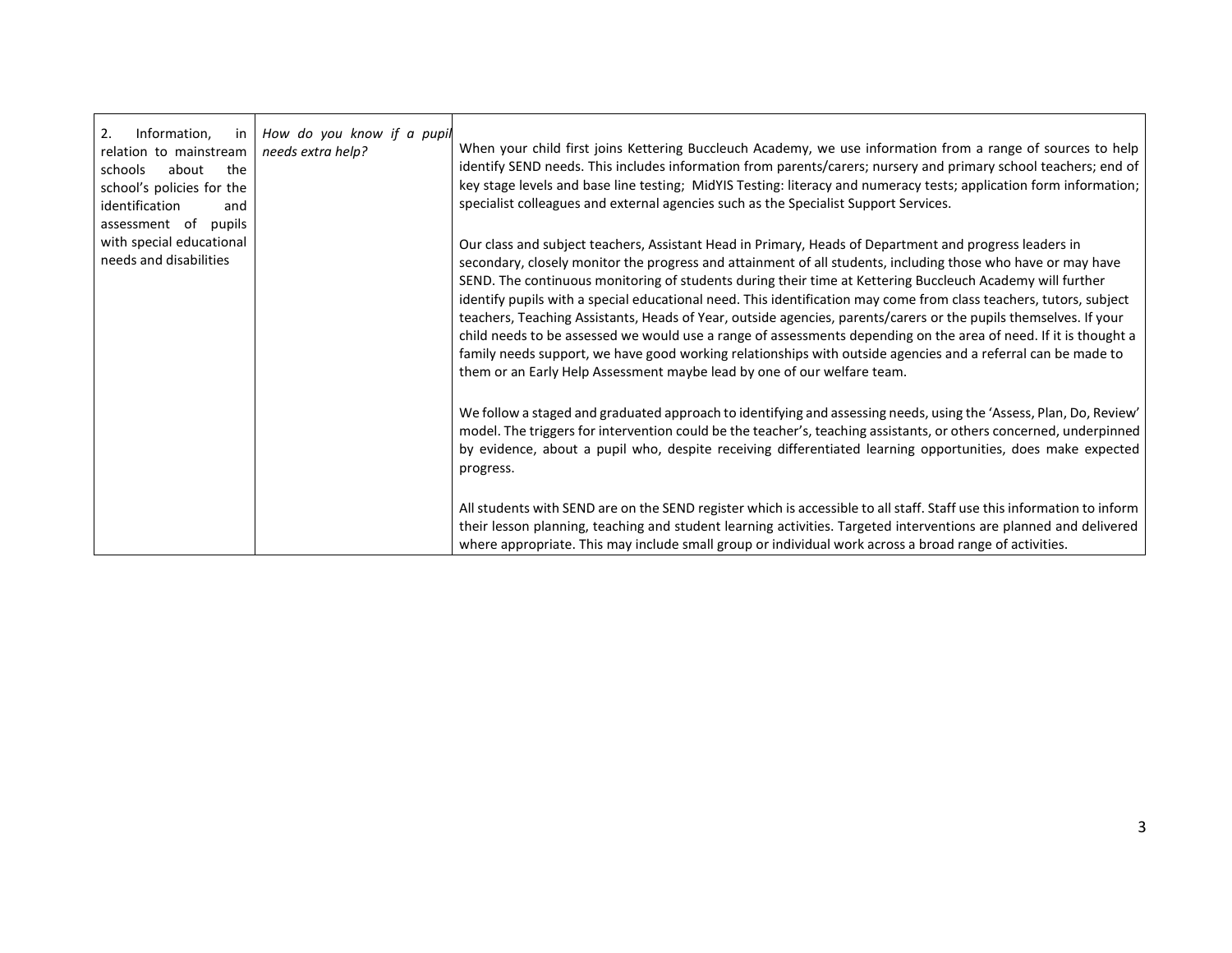| 3a. How<br>the school<br>evaluates<br>the<br>effectiveness<br>of<br>its<br>provision for such pupils                                                     | How will I know that my child is<br>making progress?                                   | All students, including those with SEND, are assessed on a regular basis, in accordance with the Academy's<br>assessment procedures. Teachers formally assess and review progress and attainment twice a year which is<br>communicated to parents/carers by a report that is sent home. Additionally, academic parents' evenings are held<br>once a year when there is an opportunity to discuss progress, attainment and next steps. All students with an<br>Education, Health & Care Plan have an Annual Review. Primary SEND students who are on the SEND register will<br>also have a termly review with their teacher.                                         |
|----------------------------------------------------------------------------------------------------------------------------------------------------------|----------------------------------------------------------------------------------------|---------------------------------------------------------------------------------------------------------------------------------------------------------------------------------------------------------------------------------------------------------------------------------------------------------------------------------------------------------------------------------------------------------------------------------------------------------------------------------------------------------------------------------------------------------------------------------------------------------------------------------------------------------------------|
|                                                                                                                                                          | How do you evaluate<br>provision?                                                      | The school has a Quality Assurance process that assesses the effectiveness of Teaching and Learning for all<br>students, including those with SEND and the outcomes of these evaluations are used to create and implement<br>development plans for all aspects of school life. Additionally, progress and attainment data for students is<br>analysed for impact and to inform future planning.                                                                                                                                                                                                                                                                     |
| 3b.<br>The<br>school's<br>arrangements<br>for<br>assessing and reviewing<br>the progress of pupils<br>with special educational<br>needs and disabilities | How do you check and review<br>the progress of my child and<br>how will I be involved? | Progress leaders class teachers and Heads of Department will monitor and review your child's levels and pick up on<br>any subjects where your child is not making the right amount of progress. We will then put an intervention in<br>place. At the next reporting time we will check whether progress has been made or whether different intervention<br>or support is needed.                                                                                                                                                                                                                                                                                    |
|                                                                                                                                                          |                                                                                        | We welcome the involvement of parents/carers and want to keep you up to date and involved with your child's<br>progress. We do this through parents' evenings; direct discussion at the start and end of the day; email;<br>telephone calls; appointments made with individual teachers and Annual Reviews/termly reviews (for those on<br>the SEND register).<br>The school provides information for parents through newsletters; information on the website; twitter<br>Open/Information days; Parents Evenings and letters home. Knowledge organisers outlining curriculum topics<br>delivered per half term are published on the website for parents to access. |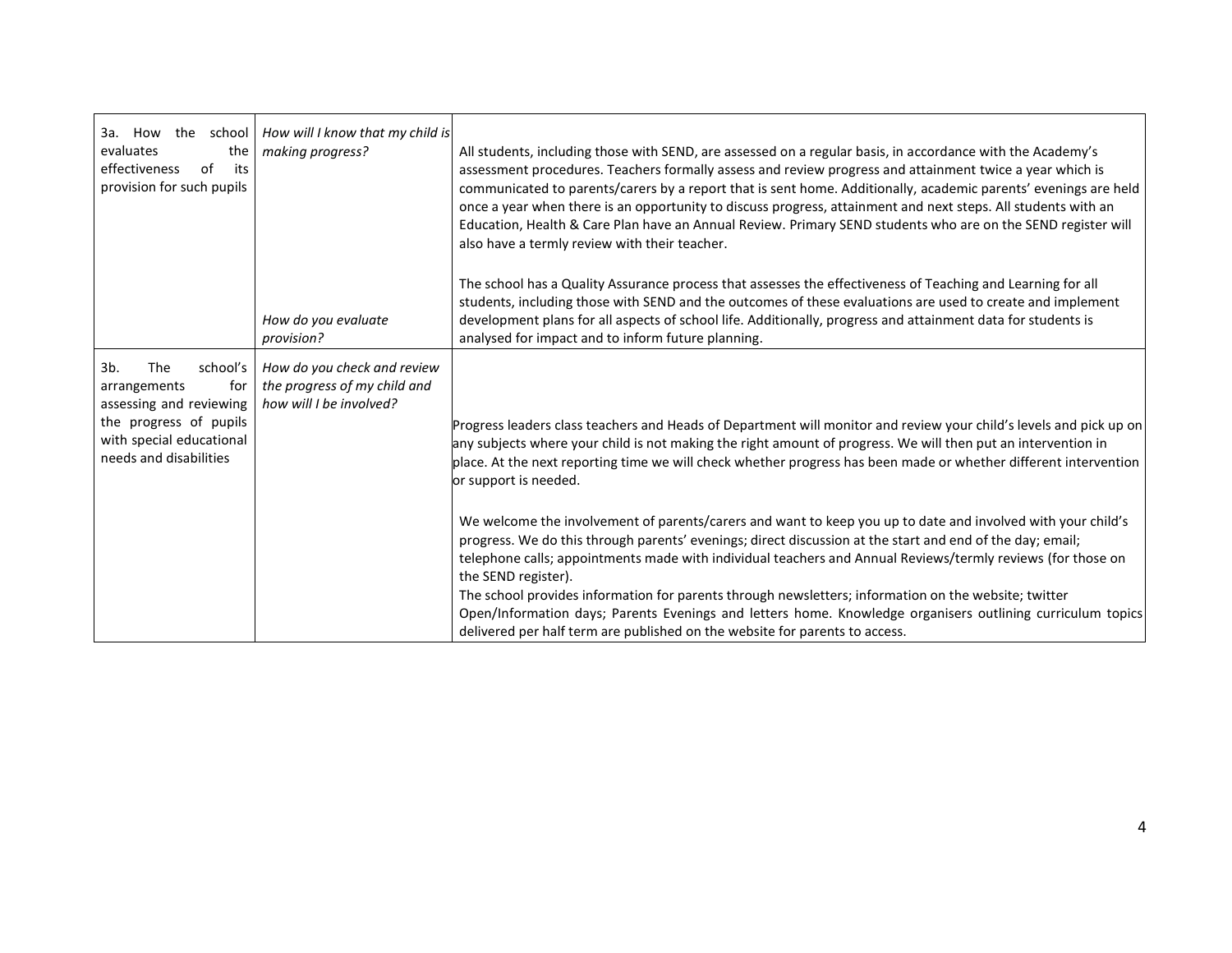| school's<br>3с.<br><b>The</b><br>approach to teaching<br>pupils with special<br>educational needs and<br>disabilities               | How do teachers help pupils<br>with SEND?                   | Quality first teaching is at the centre of our inclusive ethos. Our teachers have high expectations of all students,<br>including those with SEND. All teachers will be told about your child's individual needs and will adapt their lessons<br>to meet these requirements. This may involve using different strategies, more practical/adaptation of resources<br>and activities. This means your child can access the lessons fully.    |
|-------------------------------------------------------------------------------------------------------------------------------------|-------------------------------------------------------------|--------------------------------------------------------------------------------------------------------------------------------------------------------------------------------------------------------------------------------------------------------------------------------------------------------------------------------------------------------------------------------------------------------------------------------------------|
|                                                                                                                                     |                                                             | SEND curriculum co-ordinators in secondary work closely with the SENCO to co-ordinate quality first teaching.                                                                                                                                                                                                                                                                                                                              |
|                                                                                                                                     |                                                             | A student may be identified as needing additional help or intervention, in which case you would be informed.<br>There are a range of interventions and additional subject support which are available and should your child need<br>this, it would be discussed with you.                                                                                                                                                                  |
|                                                                                                                                     |                                                             | When your child is approaching the start of Key Stage 4, if we think it is needed, we will assess and apply for exam<br>Access Arrangements according to the Joint Council for Qualifications for exam regulations.                                                                                                                                                                                                                        |
| the school<br>3d.<br>How<br>adapts the curriculum<br>and<br>learning<br>environment for pupils<br>with special educational<br>needs | How will the curriculum bel<br>matched to my child's needs? | Most of our students follow a traditional curriculum, however a small number of learners have a more<br>personalised curriculum to match their individual needs, interests and abilities. This may include; additional<br>literacy; nurture sessions; intervention groups and the number of qualifications studied.                                                                                                                        |
|                                                                                                                                     | How accessible is the school<br>environment?                | Our school is a safe and accessible building and it is welcoming to the whole community. All safeguarding<br>procedures and risk assessments are in place and adhered to by all staff. We have a range of different facilities to<br>help SEND students throughout our school including a lift in Primary and a lift in Secondary to access all areas;<br>Disabled toilets; wide corridors and equipment to help with reading and writing. |
|                                                                                                                                     |                                                             | An Accessibility Plan is in place and available from our academy website.                                                                                                                                                                                                                                                                                                                                                                  |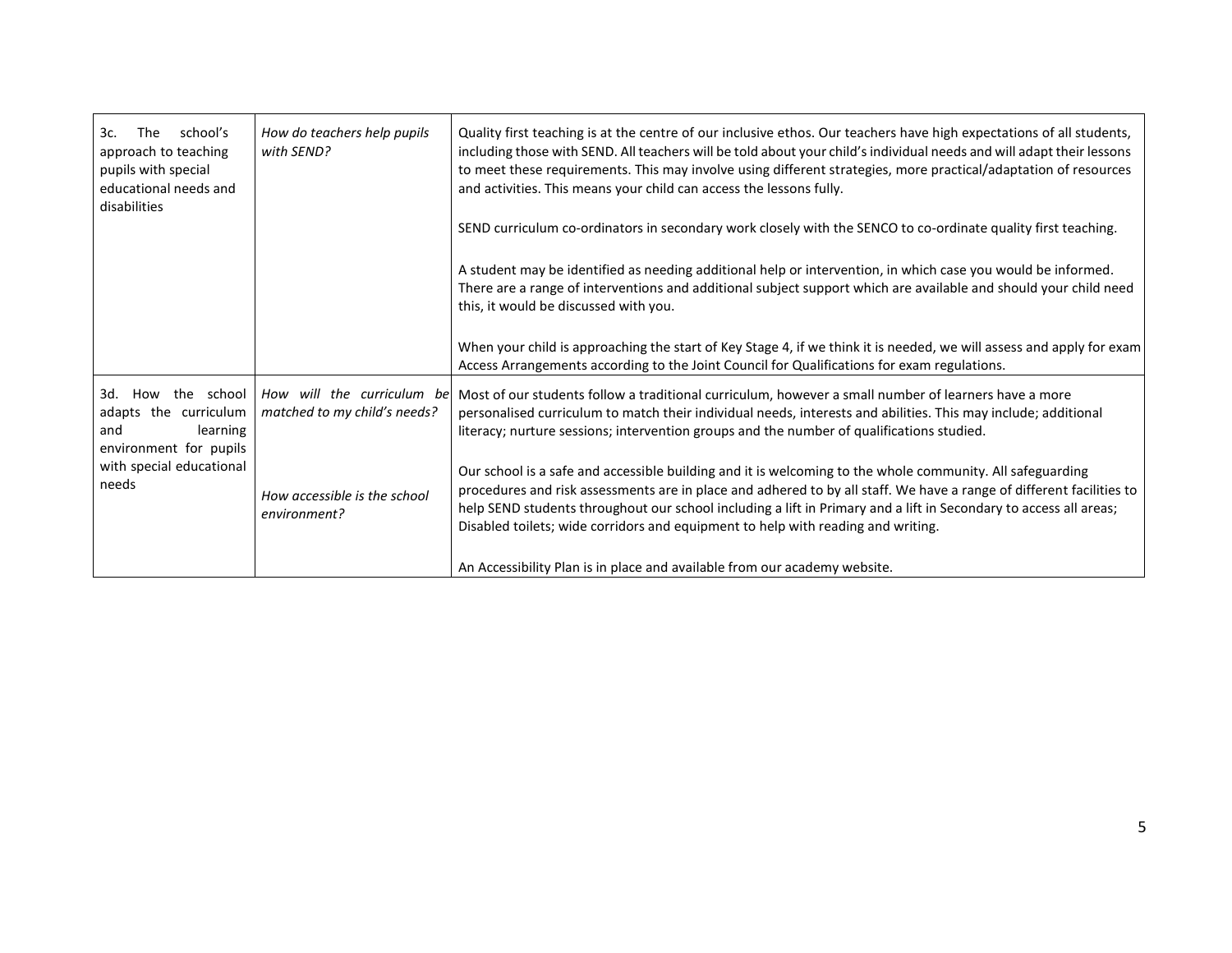| 3e. Additional support<br>for learning that is<br>available to pupils with<br>special<br>educational<br>needs                                                                                                                                                                              | SEND with their learning?<br>How are the school's resources<br>allocated<br>and matched to<br>children's special educational<br>needs?    | Is there additional support We have a wide range of staff in primary to support pupils and address additional needs they may have, including<br>available to help pupils with pupils with SEND. This includes SENCO; SEN administrator; Teaching Assistants.<br>When referring to our Behaviour Policy, we understand that we need to make reasonable adjustments to<br>support students with SEN. We work alongside the leadership team, parents and external agencies to ensure<br>we fulfil our role as outlined in the current DFE guidance.<br>In Secondary we have a selection of staff to support students to address additional needs, including those with<br>SEND. This includes the SENCO, Assistant to the SENCO, SEMH lead professional, Teaching Assistants and a SEN<br>Administrator. |
|--------------------------------------------------------------------------------------------------------------------------------------------------------------------------------------------------------------------------------------------------------------------------------------------|-------------------------------------------------------------------------------------------------------------------------------------------|-------------------------------------------------------------------------------------------------------------------------------------------------------------------------------------------------------------------------------------------------------------------------------------------------------------------------------------------------------------------------------------------------------------------------------------------------------------------------------------------------------------------------------------------------------------------------------------------------------------------------------------------------------------------------------------------------------------------------------------------------------------------------------------------------------|
|                                                                                                                                                                                                                                                                                            | How is the decision made<br>much/what<br>how<br>about<br>support my child will receive?<br>What triggers the<br>consideration of an EHCP? | Resources are allocated based on evidence of need and effectiveness. Students with an EHC Plan have resources<br>allocated as outlined in their plan. Teaching Assistants are allocated, where resources allow, to support students<br>in and outside of the lessons depending on their area of need.<br>Students with EHCPs will have targets and strategies set by their class teacher or their form teacher in conjunction<br>with the SENCO. Annual Reviews involving the student, parents/carers, subject staff, form tutor or class teacher<br>and other professionals evaluate those targets and strategies. The decision is based on evidence of need and<br>impact.                                                                                                                          |
|                                                                                                                                                                                                                                                                                            |                                                                                                                                           | When a student's needs are more complex, we may consider requesting an EHCP. We work alongside external<br>professionals and parents and gather evidence to support this request.                                                                                                                                                                                                                                                                                                                                                                                                                                                                                                                                                                                                                     |
| 3f. How the school<br>pupils with<br>enables<br>educational<br>special<br>needs and disabilities to<br>engage in the activities<br>of the school (including<br>activities)<br>physical<br>together with children<br>who do not have special<br>in<br>educational needs and<br>disabilities | What social, before and<br>after school, and other<br>activities are available for<br>pupils with SEND?                                   | A large range of academic and hobby/interest clubs are available at Kettering Buccleuch Academy. They are<br>open to all students, including students with SEND. Details of these clubs are available on the academy website.<br>Additionally, we run a wide range of activities to support SEND students including Homework Club, Lunch, Break                                                                                                                                                                                                                                                                                                                                                                                                                                                       |
|                                                                                                                                                                                                                                                                                            | How can my child and I find                                                                                                               | Time quiet area and breakfast club. We also run homework and revision sessions for secondary students.                                                                                                                                                                                                                                                                                                                                                                                                                                                                                                                                                                                                                                                                                                |
|                                                                                                                                                                                                                                                                                            | out about these activities?<br>How will my child be included                                                                              | The Extra-Curricular timetable is available on the academy's website.                                                                                                                                                                                                                                                                                                                                                                                                                                                                                                                                                                                                                                                                                                                                 |
|                                                                                                                                                                                                                                                                                            | activities outside the<br>classroom, including school<br>trips?                                                                           | All children in the Academy are encouraged to take part in extra activities at break time, lunchtime and after<br>school. Day and residential trips are open to all children and your child's specific needs can be discussed if they<br>wish to join such a trip.                                                                                                                                                                                                                                                                                                                                                                                                                                                                                                                                    |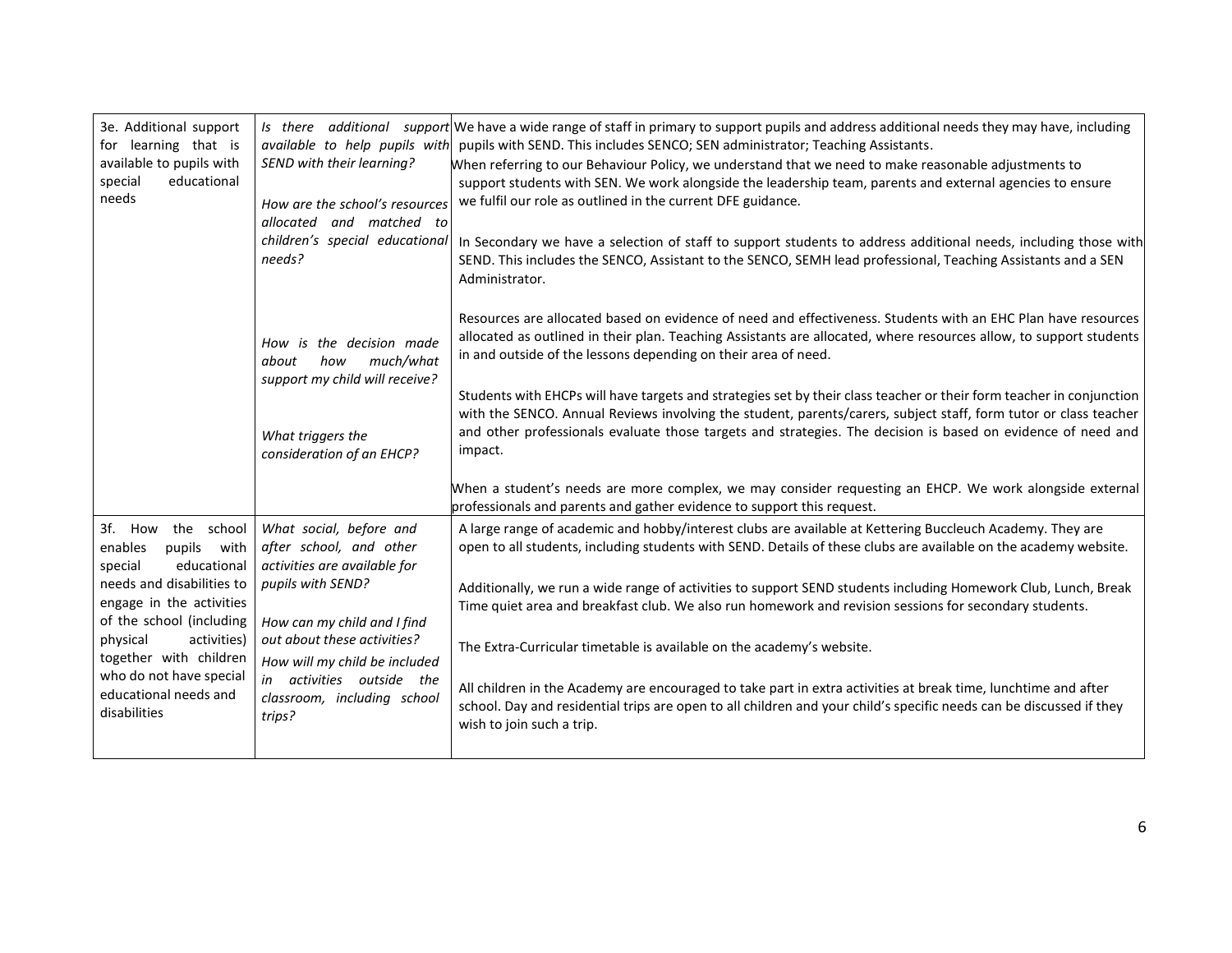| 3g. Support that is<br>available for improving<br>the emotional, mental<br>and social development<br>of pupils with special<br>educational needs and<br>disabilities | What support will there be for<br>my child's overall well-being?                                                                                                                                                              | At Kettering Buccleuch Academy, we take our pastoral responsibilities seriously. We respond to concerns of<br>student well-being promptly (including bullying) providing a high level of student support and guidance<br>There are additional members of staff who are able to provide pastoral support, these include: the welfare<br>team, class teachers, teaching assistants and a SEMH Lead. We also have excellent relationships with a<br>number of external agencies, for example: Hospital Outreach; CAMHS and the Specialist Support Services. |
|----------------------------------------------------------------------------------------------------------------------------------------------------------------------|-------------------------------------------------------------------------------------------------------------------------------------------------------------------------------------------------------------------------------|----------------------------------------------------------------------------------------------------------------------------------------------------------------------------------------------------------------------------------------------------------------------------------------------------------------------------------------------------------------------------------------------------------------------------------------------------------------------------------------------------------------------------------------------------------|
| relation<br>$\ln$<br>to<br>4.<br>mainstream schools, the<br>name and contact details<br>of the SEND coordinator                                                      | Who should I contact if I want<br>to find out more about how<br>Kettering Buccleuch Academy<br>supports pupils with SEND?<br>What should I do if I think my<br>child<br>may have a special<br>educational need or disability? | The Primary SENCO is Mandy Morrison<br>Contact details: Email mandymorrison@kba.uk or telephone 01536 515644<br>The Secondary SENCO is Clare Thomas<br>Contact details: Email clarethomas@kba.uk or telephone 01536 515644<br>Please speak to your child's teachers and or tutor in the first instance.                                                                                                                                                                                                                                                  |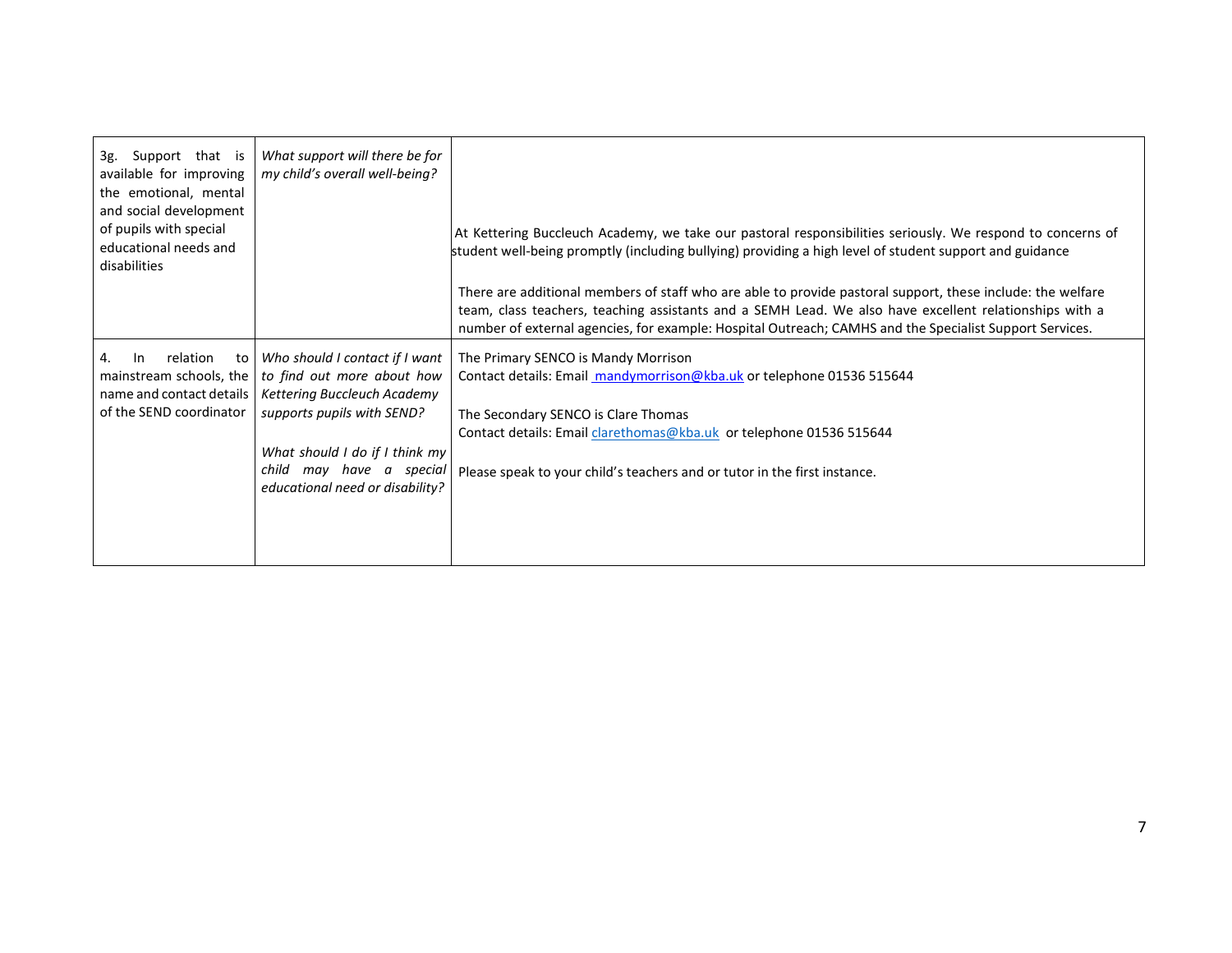| 5. Information about the<br>expertise and training of<br>staff in relation to<br>children and young | supporting children and young<br>having? | What training have the staff $\vert$ In secondary, we have a Learning Support department which is made up of the SENCO and a number of Teaching<br>Assistants. Within this team we have staff who have a range of experience and training covering various SEN<br>people with SEND had or are   needs including the National SENCO Qualification. |
|-----------------------------------------------------------------------------------------------------|------------------------------------------|---------------------------------------------------------------------------------------------------------------------------------------------------------------------------------------------------------------------------------------------------------------------------------------------------------------------------------------------------|
| people with special<br>educational needs and<br>disabilities                                        |                                          | Training is provided to all staff, including teachers and Teaching Assistants, as the need arises and there is ongoing<br>training for all staff as well as opportunities to further develop skills.                                                                                                                                              |
| and about how<br>specialist expertise will<br>be secured                                            |                                          | As an Academy we can call on support from specialist organisations from within the Local Authority as well as<br><b>Health and Social Care Services.</b>                                                                                                                                                                                          |
|                                                                                                     |                                          |                                                                                                                                                                                                                                                                                                                                                   |

| 6. Information about<br>how equipment and<br>facilities to<br>support<br>children<br>and<br>young<br>people with special<br>educational needs and<br>disabilities will be<br>secured | What happens if my child<br>needs specialist equipment or<br>other facilities? | As an Academy we can access a range of services including Visual and Hearing Impaired Team and Disability Team.<br>These services are contacted when necessary and appropriate, according to your child's needs. If you believe your<br>child needs specialist equipment or other facilities please contact the appropriate SENCO or discuss the issue at the<br>next review/parents evening. |
|--------------------------------------------------------------------------------------------------------------------------------------------------------------------------------------|--------------------------------------------------------------------------------|-----------------------------------------------------------------------------------------------------------------------------------------------------------------------------------------------------------------------------------------------------------------------------------------------------------------------------------------------------------------------------------------------|
|--------------------------------------------------------------------------------------------------------------------------------------------------------------------------------------|--------------------------------------------------------------------------------|-----------------------------------------------------------------------------------------------------------------------------------------------------------------------------------------------------------------------------------------------------------------------------------------------------------------------------------------------------------------------------------------------|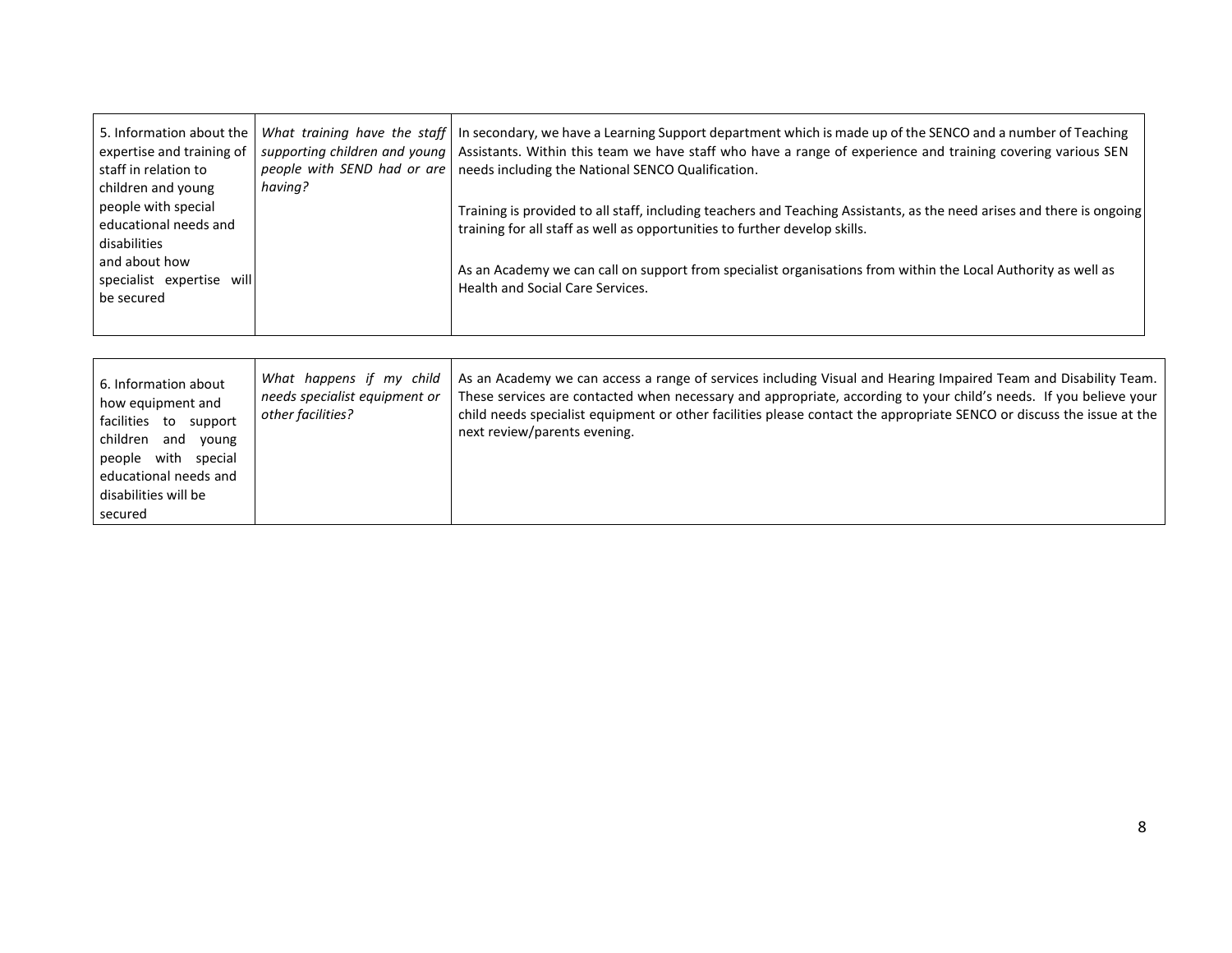| 7. The arrangements for<br>consulting parents of<br>children with special<br>educational needs and<br>disabilities about, and<br>involving such parents<br>in, the education of their<br>child. | How will I be involved in<br>discussions about and<br>planning for my child's<br>education?<br>How will you help me to<br>support my child's learning? | We need you to support us and your child by encouraging them to fully engage with their learning and any<br>interventions offered by:<br>Helping them to be organised for their day (including bringing the right equipment and books) $\mathbb{Z}$ Full<br>K.<br>attendance and good punctuality<br>Completion of homework<br>Ŋ.<br>Attending parents' meetings<br>Ŋ.<br>School Gateway<br>Ø<br>Attending any meetings specifically arranged for your child<br>In secondary, knowledge organisers will be made available for you to access and support your children with their<br>learning at home. In primary, curriculum maps are available for parents on the web-site. |
|-------------------------------------------------------------------------------------------------------------------------------------------------------------------------------------------------|--------------------------------------------------------------------------------------------------------------------------------------------------------|------------------------------------------------------------------------------------------------------------------------------------------------------------------------------------------------------------------------------------------------------------------------------------------------------------------------------------------------------------------------------------------------------------------------------------------------------------------------------------------------------------------------------------------------------------------------------------------------------------------------------------------------------------------------------|
| 8. The arrangements for<br>consulting young people<br>with special educational<br>needs and disabilities<br>involving<br>about,<br>and<br>them in, their education                              | How will my child be involved<br>in his/her own learning and<br>decisions made about his/her<br>education?                                             | We regularly evaluate their work in lessons; attend review meetings; contribute to target setting and reviewing<br>and reflect on their learning and achievements.                                                                                                                                                                                                                                                                                                                                                                                                                                                                                                           |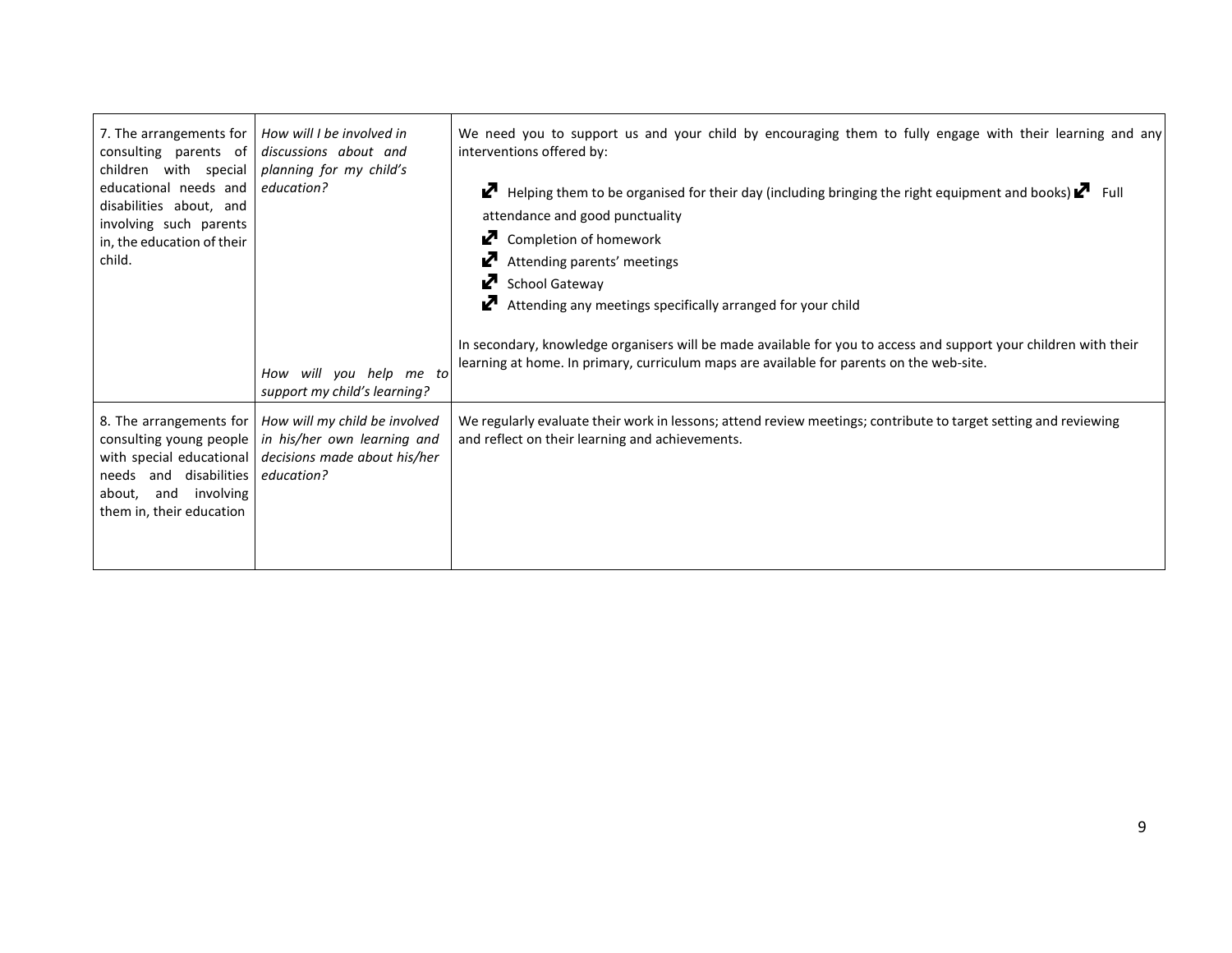| $9.$ Any<br>arrangements<br>made by the governing<br>body or the proprietor<br>relating<br>the<br>to<br>treatment of complaints<br>from parents of pupils<br>with special educational<br>needs and disabilities<br>concerning the provision<br>made at the school                                                                                | Who can I contact for further<br>information?<br>Who can I contact if I have a<br>complaint? | Please see the Academy's Complaints Policy. The Academy's complaints procedure is available on the school's<br>website.<br>In the first instance contact the class /subject teacher or your child's tutor who may refer your concerns to a<br>more senior member of staff if needed. The Academy's complaints procedure is available on the academy's<br>website.                                                                                                                                                                                                                                                                                                                                                                                                                         |
|--------------------------------------------------------------------------------------------------------------------------------------------------------------------------------------------------------------------------------------------------------------------------------------------------------------------------------------------------|----------------------------------------------------------------------------------------------|-------------------------------------------------------------------------------------------------------------------------------------------------------------------------------------------------------------------------------------------------------------------------------------------------------------------------------------------------------------------------------------------------------------------------------------------------------------------------------------------------------------------------------------------------------------------------------------------------------------------------------------------------------------------------------------------------------------------------------------------------------------------------------------------|
| 10. How the governing<br>body involves other<br>bodies, including health<br>social<br>and<br>services<br>bodies, local authority<br>support services and<br>voluntary organisations,<br>in meeting the needs of<br>pupils<br>with<br>special<br>educational needs and<br>disabilities<br>and<br>.in<br>supporting the families<br>of such pupils | What specialist services and<br>expertise are available at or<br>accessed by the school?     | As an Academy we can access a range of services including Child and Adolescent Mental Health Service<br>(CAMHs); Social Care; School Nurse Service; Educational Psychology Service; Prospects; Visually Impaired<br>Team, Hearing Impaired Team, Physiotherapy Service, Targeted Prevention Team; Service Six; Speech and<br>Language Service; Education Entitlement and Occupational Therapy Service. These services are contacted when<br>necessary and appropriate, according to your child's needs. The school works closely with Northamptonshire<br>County Council and use the EHA process when appropriate to do so.<br>If you believe your child needs support from a specialist, please contact the Primary or Secondary SENCO to<br>discuss at the next review/parents evening. |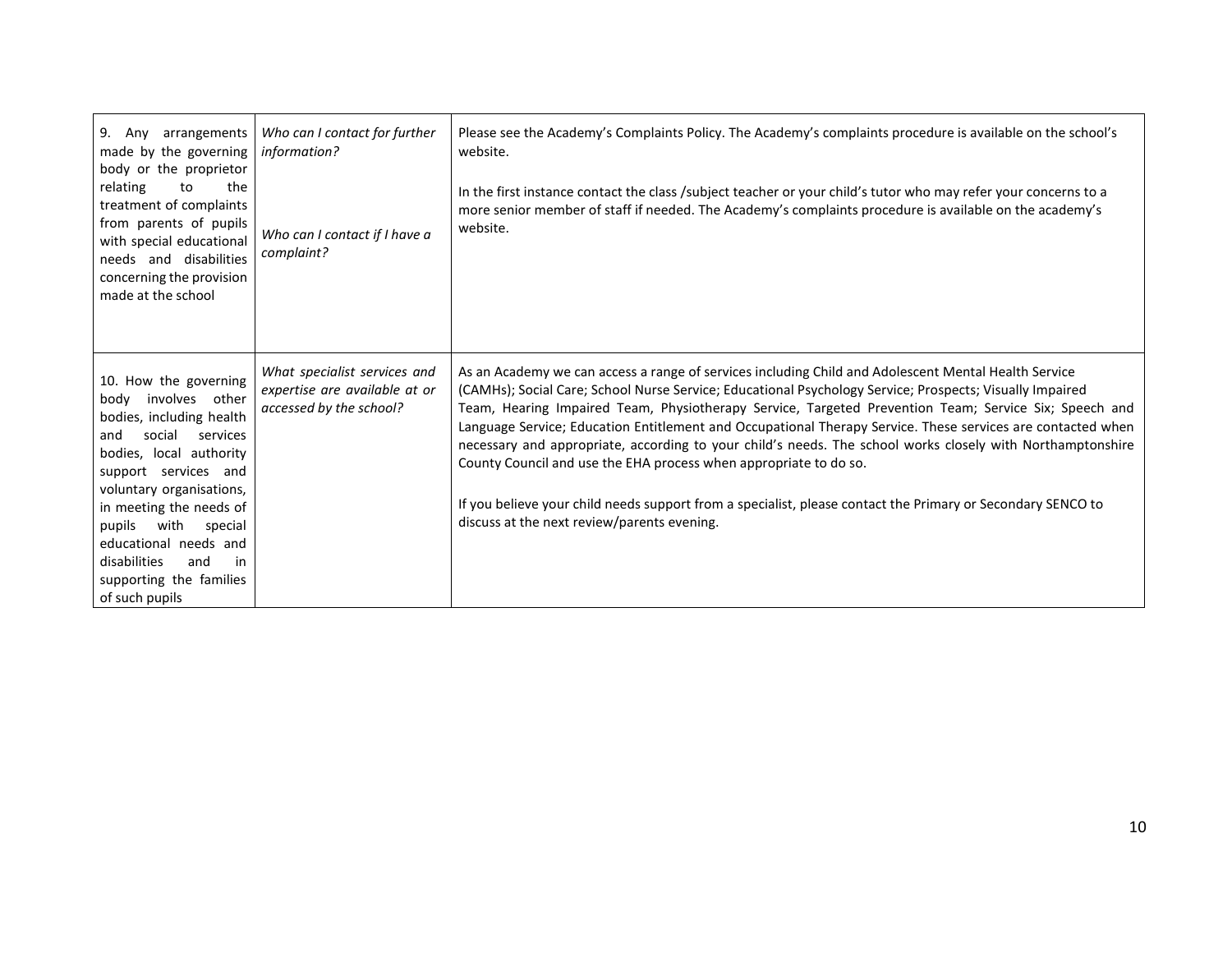| 11. The contact details<br>of support services for<br>the parents of pupils<br>with special educational<br>needs and disabilities,<br>including those for<br>arrangements made in<br>accordance with section<br>32. | Who should I contact to find<br>out about support for parents<br>and families of children with<br>SEND? | Information, Advice and Support Service: http://www.iassnorthants.co.uk/Pages/home.aspx<br>Opening hours: Monday - Friday, 9am - 5pm. Telephone: 01604 364 772. Email: contact@iassnorthants.co.uk<br><b>Northamptonshire County Council Specialist Support Services:</b><br>Specialist SEND support services - Special educational needs and disability (SEND) support<br>(northamptonshire.gov.uk)<br><b>Early Help Assessment (EHA):</b><br>Early Help and Protection Support Service, Assessment (EHA) - NCC - Local Offer (northamptonshire.gov.uk) |
|---------------------------------------------------------------------------------------------------------------------------------------------------------------------------------------------------------------------|---------------------------------------------------------------------------------------------------------|----------------------------------------------------------------------------------------------------------------------------------------------------------------------------------------------------------------------------------------------------------------------------------------------------------------------------------------------------------------------------------------------------------------------------------------------------------------------------------------------------------------------------------------------------------|
|                                                                                                                                                                                                                     |                                                                                                         | <b>Child and Adolescent Mental Health Service (CAMHS):</b><br><b>CAMHS</b> in the Community   NHFT<br><b>Special Needs Index (SNIX):</b><br>Special Needs Index (SNIX) - Special educational needs and disability (SEND) support<br><b>Northampton Parents Forum Group</b>                                                                                                                                                                                                                                                                               |
|                                                                                                                                                                                                                     |                                                                                                         | http://www.northantspfg.co.uk/<br><b>Autism Concern:</b><br>http://www.autismconcern.org/<br>FACT Northampton (support group for ASD & ADHD)<br>http://www.factnorthants.org.uk/<br><b>Young Minds</b><br>http://www.youngminds.org.uk/                                                                                                                                                                                                                                                                                                                  |